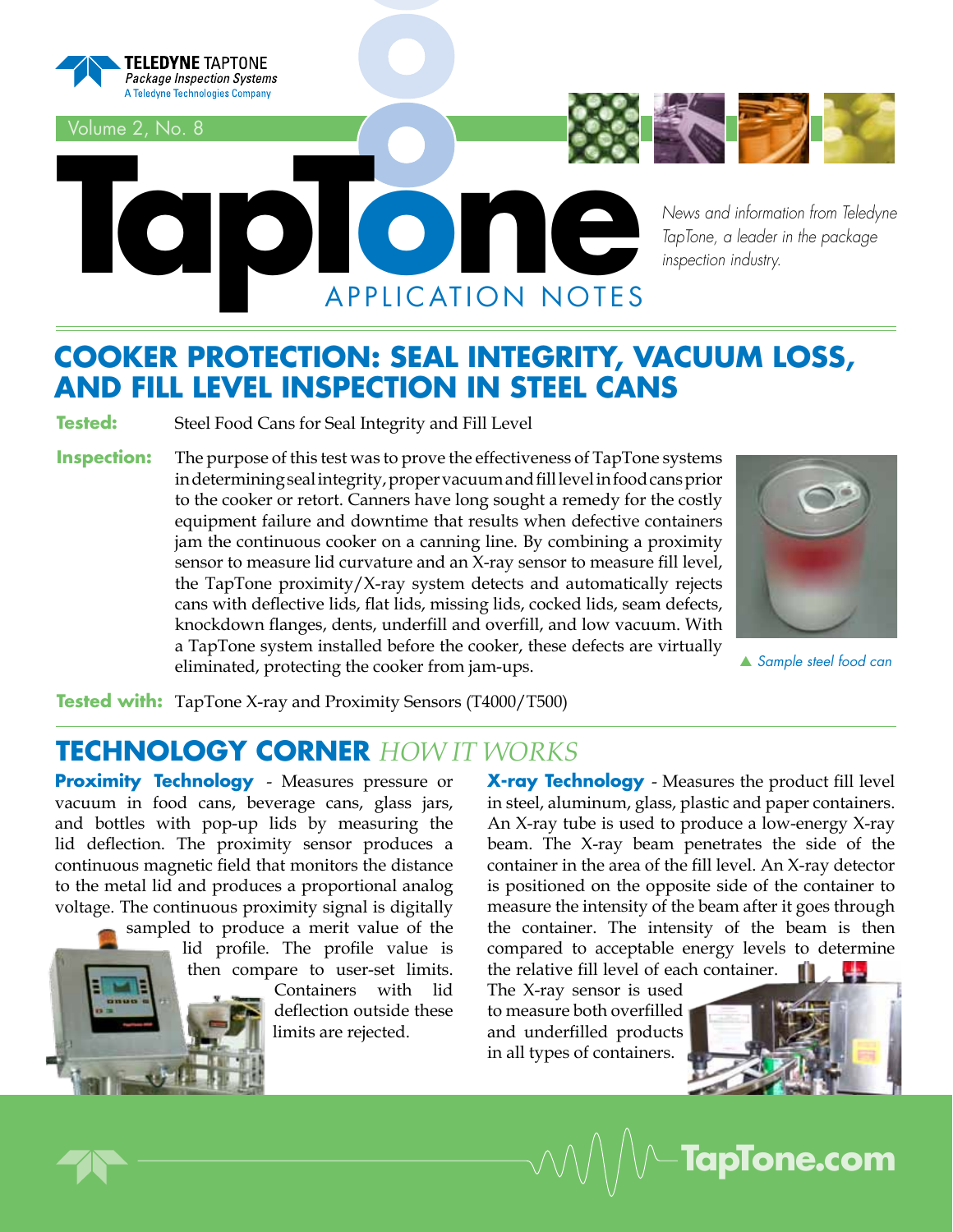## Applic ation N otes**ooooooooooooooooo**

## **SEAL INTEGRITY TEST**

Vacuum, if present in the can prior to reaching the cooker, is detected using proximity inspection. The proximity sensor measures the deflection of the can end caused by the vacuum in the can. The average merit value for the good, non leaking cans was 350. Leaking cans had an average merit value of 175.

The proximity sensor is capable of detecting a lid deflection of .003" - .014" (.076mm - .355mm) under production line conditions. The system inspects 100% of the cans on the line and will reject all cans that have lid deflections outside limits established by the user.

#### **BUCKLED CAN / DAMAGED CAN END TEST**

Proximity inspection is used to identify missing or damaged can ends and buckled cans in applications where no vacuum or very limited vacuum has been created prior to the cooker. The proximity sensor will take up to 256 readings across the top of each can creating a profile of the can end. A buckled can or a can with a damaged or missing end will have a significantly different profile from that of a good sealed can. Cans with profiles outside of user set acceptable limits can be removed from the production line before they ever reach the cooker.

#### **X-RAY UNDERFILL/OVERFILL TEST**

Cans with varying fill levels were tested using the TapTone X-ray sensor. The target fill level was determined by the gross weight of the can. Samples were tested multiple times to develop an average merit value for the specific fill level. In this test, the target weight of 400 grams was determined to be a properly filled can.

**Overfills** - Cans with a weight of 410 grams or higher were determined to be over filled. These cans would not cook evenly in the cooker due to the lack of head space.

**Underfills** - Cans with a target weight of 390 or less were considered underfilled. The excess head space in these cans could expand when heated in the cooker. This would cause excessive internal pressure and could cause the can end to burst inside the cooker. The graph shows the TapTone X-ray system is capable of detecting cans that are overfilled as well as cans that are underfilled.







**TapTone.com**